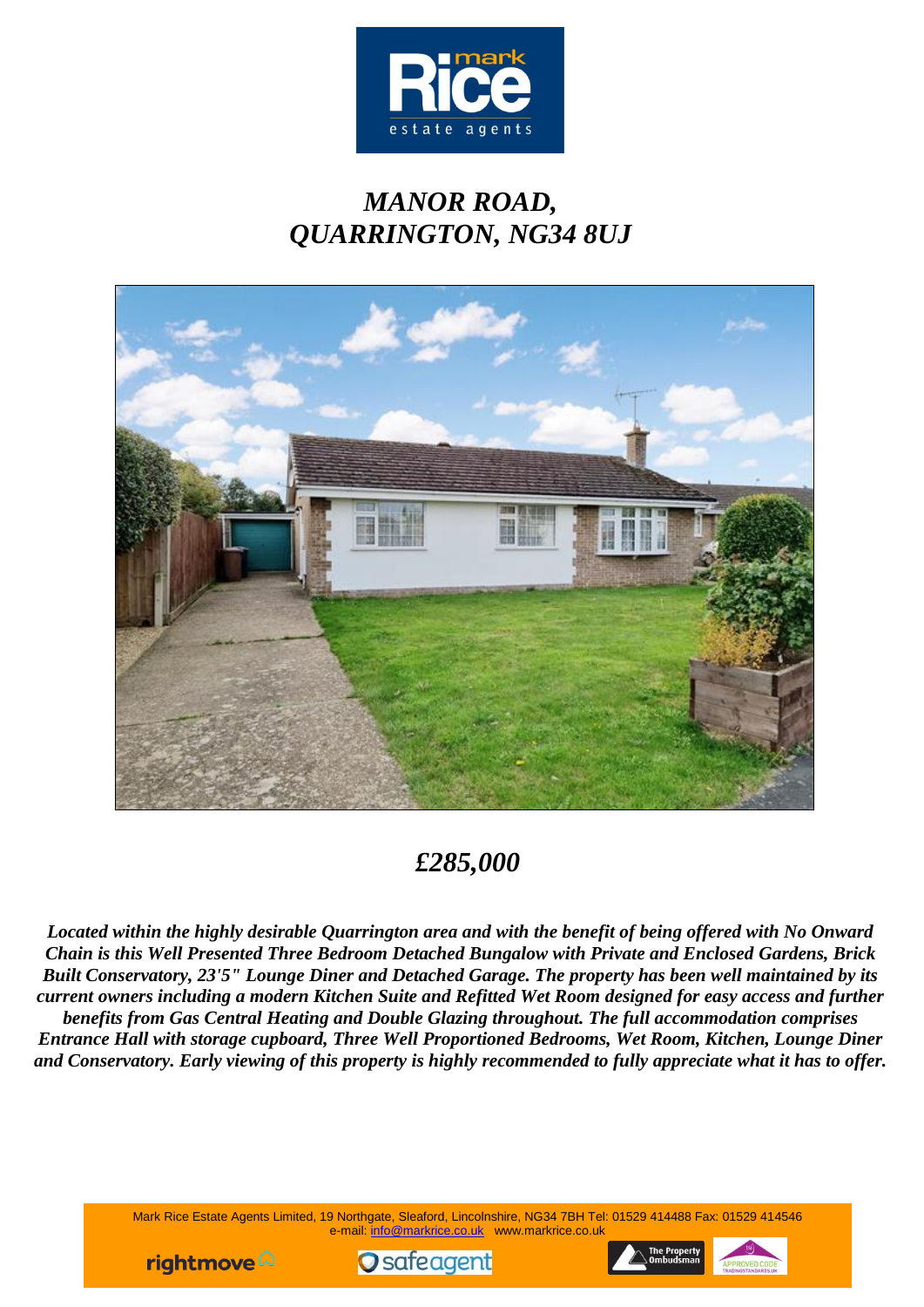# *Location:*

*Quarrington is a village on the outskirts of Sleaford which is an expanding Market Town with amenities to cater for most day to day needs and facilities including schools, swimming pool and leisure centre, library and good road and rail links to surrounding areas, including Grantham with an Intercity rail connection to London Kings Cross.*

#### *Directions:*

*From our offices head South and turn right on to West Gate and continue along this road into Castle Causeway. Continue over the level crossing into King Edward Street and at the 'T' junction, turn right onto Grantham Road. Take the 5th turning on the left into Northfield Road and continue into Town Road. Take the first turning on the left into Manor Road where the property is located on the left hand side.*

*Part glazed double glazed door provides access to the Entrance Hall having airing cupboard housing the boiler, further storage cupboard, coved ceiling, radiator and smoke alarm.*

*\_\_\_\_\_\_\_\_\_\_\_\_\_\_\_\_\_\_\_\_\_\_\_\_\_\_\_\_\_\_\_\_\_\_\_\_\_\_\_*

*Lounge Diner: 7.14m (23'5") x 3.58m (11'9") narrowing to 2.36m (7'9") Having bow window, Gas fire with surround, coved ceiling and radiator.*

*Dining Area: Having coved ceiling, radiator and French doors to the Conservatory.*

*Conservatory: 3.71m (12'2") x 1.55m (5'1") Having radiator, door to kitchen and external door to the rear garden.*

# *Kitchen: 3.25m (10'8") x 2.95m (9'8") max*

*Having a range of matching wall and base units with worktop over, single stainless steel inset sink with monobloc tap, space for electric cooker, space and plumbing for washing machine, cooker hood, tiled splashbacks, space for under counter fridge and freezer, coved ceiling and radiator.*

# *Wet Room:*

*Being fully tiled and having low level w.c, floating hand washbasin with mixer taps, electric shower and radiator.*

*Bedroom 1: 3.58m (11'9") x 3.07m (10'1") Having coved ceiling and radiator.*

*Bedroom 2: 2.77m (9'1") x 3.07m (10'1") Having coved ceiling and radiator.*

*Bedroom 3: 2.34m (7'8") x 2.34m (7'8") Having coved ceiling and radiator.*

# *Outside:*

*A drive provides off road parking for several cars and approaches the Detached Garage 2.59m (8'6") x 5.36m (17'7") having electric up and over door, lights, power points, and access to the Workshop 2.59m (8'6") x 1.68m (5'6") having power and side door to rear garden.*



*Lounge Diner*



*Further Aspect*



 *Dining Area*



 *Conservatory*



 *Kitchen*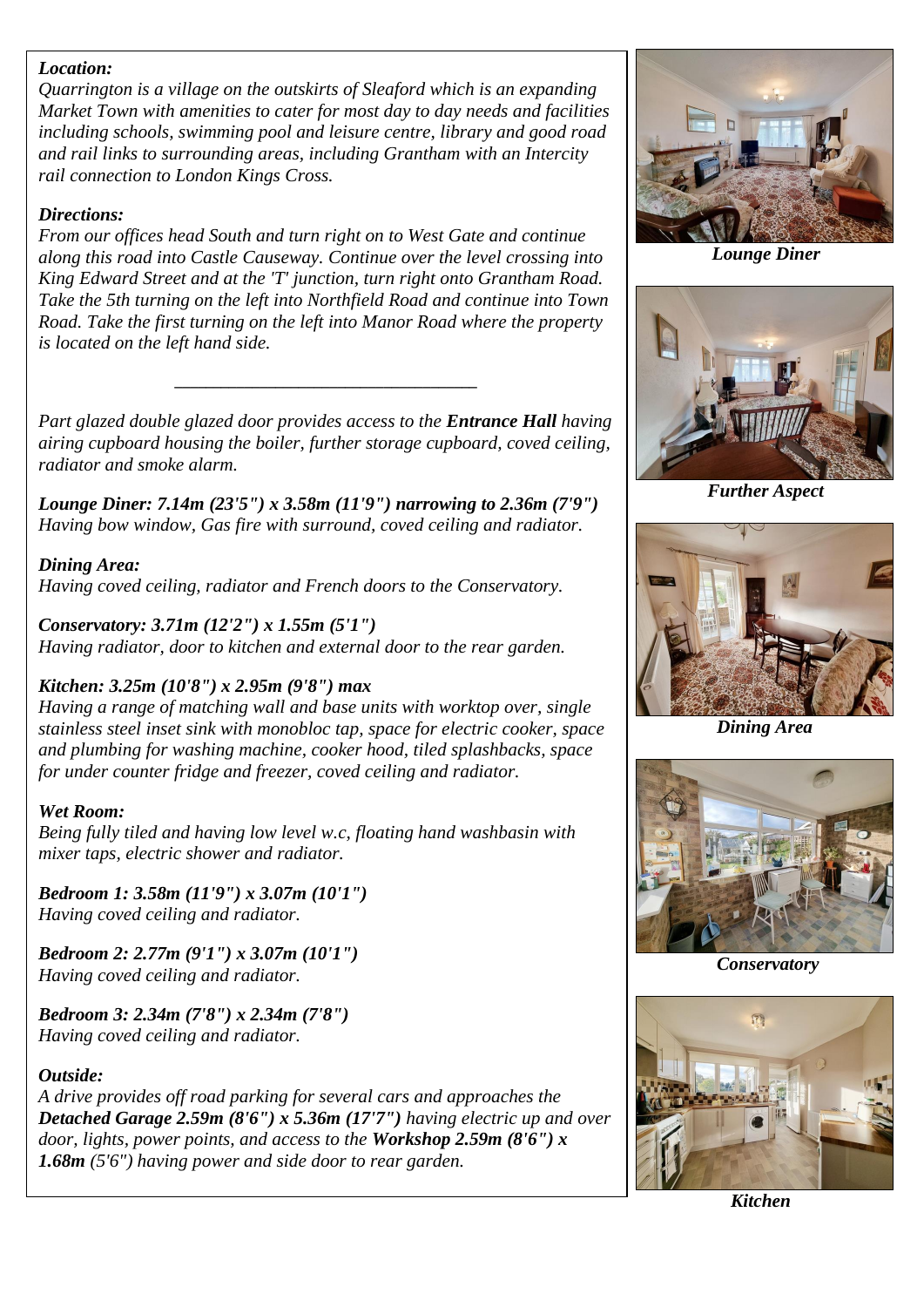*The remainder of the front gardens are laid to lawn with feature decorative planters. A gate provides access to the rear garden which is mainly laid to lawn with well stocked borders, vegetable patch, patio area, further side gravelled area and greenhouse. The gardens are enclosed by timber fencing and a cold-water tap is fitted.*





 *Wet Room*



 *Bedroom 1*



 *Bedroom 2*



 *Bedroom 3*



*Rear Garden*